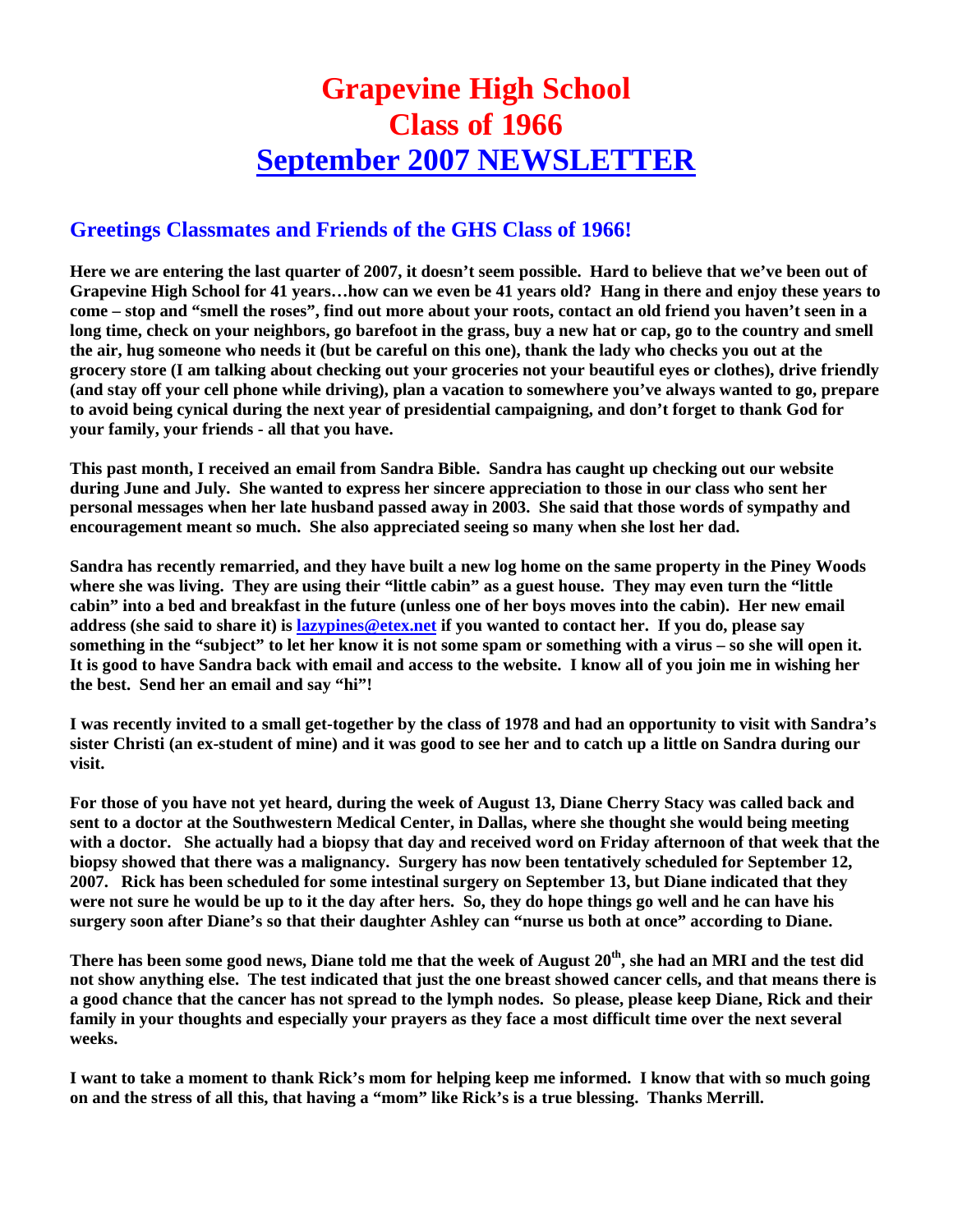**In July, I attended the funeral service of one of the most important ladies in my life – Annie B. Watters – my and (in some cases) your first grade teacher. Annie started taking care of me in 1954 and didn't stop until just about six months ago. Not many days would pass, since 1954 that I didn't see or get a telephone call from Annie Watters. She was always there, checking on me, encouraging me, and offering excellent counsel if I had issues I was dealing with. How lucky to have been a part of her first class with the Grapevine Public Schools. How fortunate it was to have your first grade teacher never stop being your teacher. There is little doubt that Annie was a part of the reason I chose education as my career – "be a life-long learner" she always told me…"never stop learning, never stop discovering new things, you're never too old to learn." Thank you Annie B. Watters for making the quality of my life better than it might have ever been, thank you for being such a great friend and mentor, and thank you for being my first grade teacher for over fifty years.** 

The GHS Class of 1967 had their 40<sup>th</sup> reunion August 19<sup>th</sup>. My wife, Linda, worked many hours putting her **class' reunion together these past several months. It was a struggle, but they had a pretty good turnout and I got to see some GHS classmates I have not seen for some time. Good to see some of our OLD high school classmates like Buzz Briscoe, Ulys Lane, Joe McMeans, Drucie French, Penny Parker-Mayfield, Jeannie Dalton-Cheatham, Karen Williams Germany (Brent too), James Baber, Buddy Davis, Penny Kerns Davis, Robert Pewitt, Billy Moore, Linda Ransdell, John Reagor, Beverly Straley Kennedy (Kent too), Terry Tillman, and others.** 

**I did seem to notice a few subtle differences between our reunion (last year) and their reunion (this year). They really didn't have anyone dance – I guess they needed Wylie and Rick to participate (Rick and Diane were there, but Rick spent time visiting). I also noticed that the Class of '67 didn't seem to make as many trips to the bar…guess that could explain the lack of dance participants as well. They did honor Edith Pewitt, Harlan Jewett, Bob England, Tom Walker, and Gaylan DuBose – all were in attendance.** 

**For those of you who don't follow the "job hopping" of Gary Cumbie, he has been employed by Tarrant County Community College for the past months. Gary has been a tremendous asset to TCCC as they have been battling various political groups and individuals in getting details and support for the new facility that is going to be built downtown. It is going to be a great addition to the downtown area and a lot of the success of this effort to work out the details goes to Gary. Thanks Gary for helping make things better for all of us in Tarrant County, Texas.** 

**In our last newsletter, I informed you of Darrell Faglie's new direction…things have gone a little slow and the work on the new offices are still ongoing, but getting a lot closer. Hopefully by the December Newsletter, Darrell will be in his new office space and well underway in his new vocational direction…and, who knows, maybe Donna will have decided to retire from public school work and will have joined Darrell at his new office. Keep them in your prayers as they move into a new arena.** 

**Carolyn Cody Niblett and her husband, J.R., have purchased some acreage in Colorado. Their house in Grapevine is up for sale and they are hoping to get started on building a new house in Colorado before the start of the freezing season in Colorado. We wish them well and hope that they will invite us all up to Colorado!** 

**Linda and I have just about settled in at our new (new to us) home in Grapevine. We are so very pleased thus far (hope that continues). We are having trouble feeling like it belongs to us, it seems like we are just borrowing it for a time. We have gotten most of the inside settled in, with only a couple of things to complete. We still have some more work outside – a whole lot more landscaping than we are used to caring for. Hopefully within a couple of more months we will feel like it truly belongs to us, and we will have a little better handle on everything.** 

**REMINDER - OLE WHISKERS at 6 p.m., Saturday, September 15<sup>th</sup> – BE THERE!**